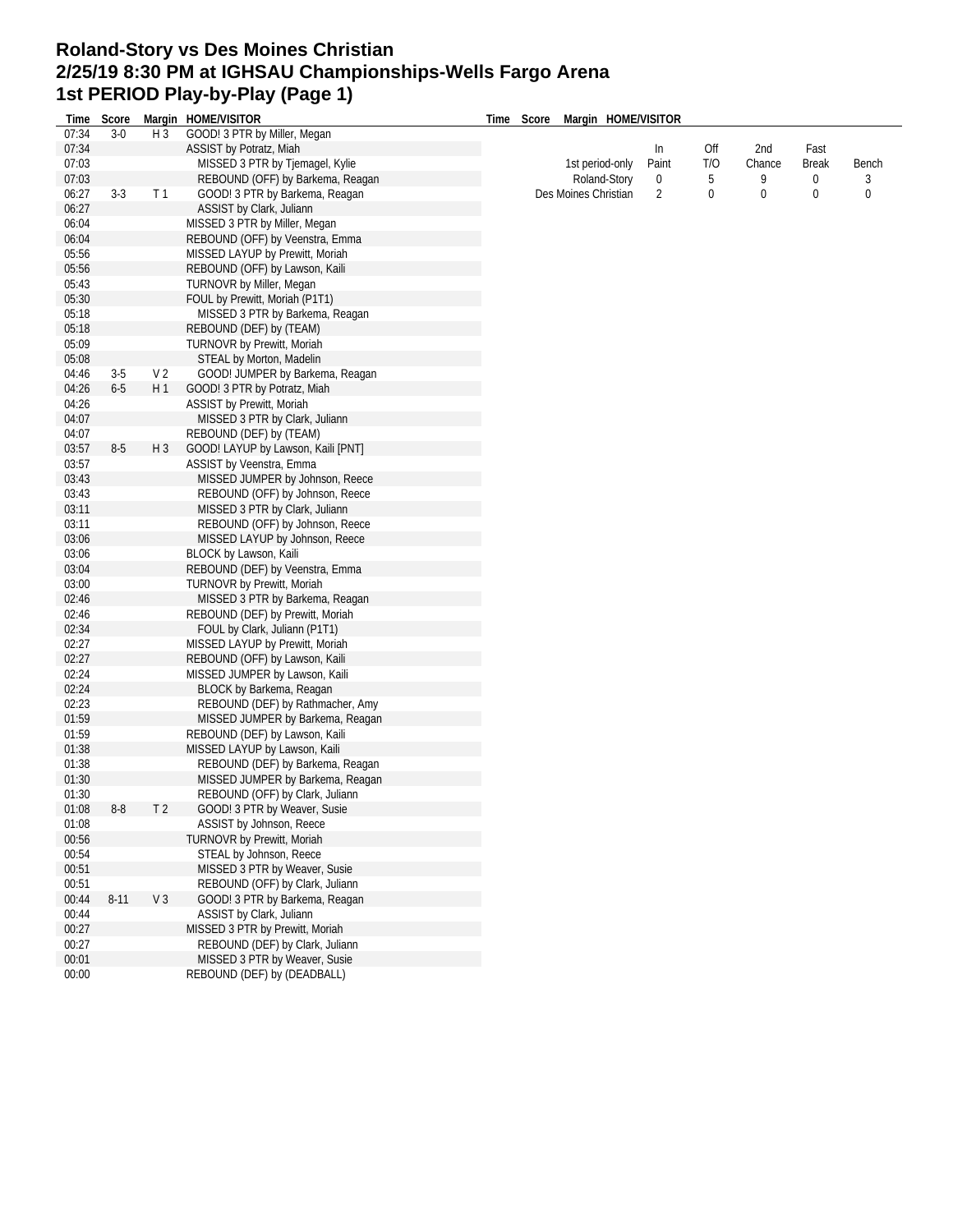## **Roland-Story vs Des Moines Christian 2/25/19 8:30 PM at IGHSAU Championships-Wells Fargo Arena 2nd PERIOD Play-by-Play (Page 1)**

| Time  | Score     |                | Margin HOME/VISITOR                  | Time | Score | Margin HOME/VISITOR  |       |     |        |              |       |
|-------|-----------|----------------|--------------------------------------|------|-------|----------------------|-------|-----|--------|--------------|-------|
| 07:46 | $11 - 11$ | T <sub>3</sub> | GOOD! 3 PTR by Veenstra, Emma        |      |       |                      |       |     |        |              |       |
| 07:46 |           |                | <b>ASSIST by Prewitt, Moriah</b>     |      |       |                      | In    | Off | 2nd    | Fast         |       |
| 07:15 |           |                | TURNOVR by Geise, MaKayla            |      |       | 2nd period-only      | Paint | T/O | Chance | <b>Break</b> | Bench |
| 06:59 |           |                | MISSED JUMPER by Judisch, Maren      |      |       | Roland-Story         | 2     | 3   | 0      | 0            | 6     |
| 06:59 |           |                | REBOUND (DEF) by (TEAM)              |      |       | Des Moines Christian | 0     | 7   | 2      | 0            | 3     |
| 06:43 |           |                | TURNOVR by Morton, Madelin           |      |       |                      |       |     |        |              |       |
| 06:41 |           |                | <b>STEAL by Prewitt, Moriah</b>      |      |       |                      |       |     |        |              |       |
| 06:39 |           |                | FOUL by Clark, Juliann (P2T2)        |      |       |                      |       |     |        |              |       |
| 06:39 | 12-11     | H1             | GOOD! FT SHOT by Miller, Megan       |      |       |                      |       |     |        |              |       |
| 06:39 |           |                | MISSED FT SHOT by Miller, Megan      |      |       |                      |       |     |        |              |       |
| 06:39 |           |                | REBOUND (DEF) by Geise, MaKayla      |      |       |                      |       |     |        |              |       |
| 06:06 | 12-14     | V <sub>2</sub> | GOOD! 3 PTR by Weaver, Susie         |      |       |                      |       |     |        |              |       |
| 06:06 |           |                | ASSIST by Ramus, Jordyn              |      |       |                      |       |     |        |              |       |
| 05:49 |           |                | FOUL by Geise, MaKayla (P1T3)        |      |       |                      |       |     |        |              |       |
| 05:49 |           |                | MISSED FT SHOT by Lawson, Kaili      |      |       |                      |       |     |        |              |       |
| 05:49 |           |                | REBOUND (OFF) by (DEADBALL)          |      |       |                      |       |     |        |              |       |
| 05:49 | $13-14$   | V <sub>1</sub> | GOOD! FT SHOT by Lawson, Kaili       |      |       |                      |       |     |        |              |       |
| 05:40 | 13-16     | V <sub>3</sub> | GOOD! LAYUP by Tjemagel, Kylie [PNT] |      |       |                      |       |     |        |              |       |
| 05:11 | $15-16$   | V <sub>1</sub> | GOOD! JUMPER by Lawson, Kaili        |      |       |                      |       |     |        |              |       |
| 05:11 |           |                | <b>ASSIST by Potratz, Miah</b>       |      |       |                      |       |     |        |              |       |
| 04:48 |           |                | TURNOVR by Tjemagel, Kylie           |      |       |                      |       |     |        |              |       |
| 04:48 |           |                | FOUL by Tjemagel, Kylie (P1T4)       |      |       |                      |       |     |        |              |       |
| 04:36 | 18-16     | H <sub>2</sub> | GOOD! 3 PTR by Potratz, Miah         |      |       |                      |       |     |        |              |       |
| 04:36 |           |                | ASSIST by Veenstra, Emma             |      |       |                      |       |     |        |              |       |
| 04:33 |           |                | TIMEOUT TEAM                         |      |       |                      |       |     |        |              |       |
| 04:12 |           |                | MISSED JUMPER by Geise, MaKayla      |      |       |                      |       |     |        |              |       |
| 04:12 |           |                | REBOUND (DEF) by Lawson, Kaili       |      |       |                      |       |     |        |              |       |
| 04:02 | $21 - 16$ | H <sub>5</sub> | GOOD! 3 PTR by Lawson, Kaili         |      |       |                      |       |     |        |              |       |
| 04:02 |           |                | ASSIST by Miller, Megan              |      |       |                      |       |     |        |              |       |
| 03:58 |           |                | TIMEOUT 30sec                        |      |       |                      |       |     |        |              |       |
| 03:16 |           |                | MISSED 3 PTR by Barkema, Reagan      |      |       |                      |       |     |        |              |       |
| 03:16 |           |                | REBOUND (DEF) by Potratz, Miah       |      |       |                      |       |     |        |              |       |
| 03:04 |           |                | TURNOVR by Lawson, Kaili             |      |       |                      |       |     |        |              |       |
| 02:47 | 21-19     | H <sub>2</sub> | GOOD! 3 PTR by Tjemagel, Kylie       |      |       |                      |       |     |        |              |       |
| 02:47 |           |                | ASSIST by Johnson, Reece             |      |       |                      |       |     |        |              |       |
| 02:33 |           |                | MISSED 3 PTR by Prewitt, Moriah      |      |       |                      |       |     |        |              |       |
| 02:33 |           |                | REBOUND (OFF) by Potratz, Miah       |      |       |                      |       |     |        |              |       |
| 02:29 |           |                | MISSED LAYUP by Potratz, Miah        |      |       |                      |       |     |        |              |       |
| 02:29 |           |                | BLOCK by Barkema, Reagan             |      |       |                      |       |     |        |              |       |
| 02:29 |           |                | REBOUND (OFF) by (TEAM)              |      |       |                      |       |     |        |              |       |
| 02:14 | 23-19     | H 4            | GOOD! JUMPER by Lawson, Kaili        |      |       |                      |       |     |        |              |       |
| 01:58 | 23-22     | H1             | GOOD! 3 PTR by Weaver, Susie         |      |       |                      |       |     |        |              |       |
| 01:58 |           |                | ASSIST by Tjemagel, Kylie            |      |       |                      |       |     |        |              |       |
| 01:39 |           |                | MISSED LAYUP by Prewitt, Moriah      |      |       |                      |       |     |        |              |       |
| 01:39 |           |                | BLOCK by Geise, MaKayla              |      |       |                      |       |     |        |              |       |
| 01:37 |           |                | REBOUND (DEF) by Weaver, Susie       |      |       |                      |       |     |        |              |       |
| 01:18 |           |                | MISSED 3 PTR by Tjemagel, Kylie      |      |       |                      |       |     |        |              |       |
| 01:18 |           |                | REBOUND (DEF) by Lawson, Kaili       |      |       |                      |       |     |        |              |       |
| 00:51 |           |                | MISSED 3 PTR by Miller, Megan        |      |       |                      |       |     |        |              |       |
| 00:51 |           |                | REBOUND (OFF) by Lawson, Kaili       |      |       |                      |       |     |        |              |       |
| 00:33 |           |                | MISSED LAYUP by Lawson, Kaili        |      |       |                      |       |     |        |              |       |
| 00:33 |           |                | BLOCK by Barkema, Reagan             |      |       |                      |       |     |        |              |       |
| 00:32 |           |                | REBOUND (OFF) by Veenstra, Emma      |      |       |                      |       |     |        |              |       |
| 00:31 |           |                | FOUL by Barkema, Reagan (P1T5)       |      |       |                      |       |     |        |              |       |
| 00:31 |           |                | MISSED FT SHOT by Veenstra, Emma     |      |       |                      |       |     |        |              |       |
| 00:31 |           |                | REBOUND (OFF) by (DEADBALL)          |      |       |                      |       |     |        |              |       |
| 00:31 |           |                | MISSED FT SHOT by Veenstra, Emma     |      |       |                      |       |     |        |              |       |
| 00:31 |           |                | REBOUND (DEF) by Tjemagel, Kylie     |      |       |                      |       |     |        |              |       |
| 00:27 |           |                | TURNOVR by Tjemagel, Kylie           |      |       |                      |       |     |        |              |       |
| 00:09 | $26 - 22$ | H 4            | GOOD! 3 PTR by Muller, Kate          |      |       |                      |       |     |        |              |       |
| 00:09 |           |                | ASSIST by Prewitt, Moriah            |      |       |                      |       |     |        |              |       |
| 00:01 |           |                | MISSED 3 PTR by Tjemagel, Kylie      |      |       |                      |       |     |        |              |       |
| 00:00 |           |                | REBOUND (DEF) by (DEADBALL)          |      |       |                      |       |     |        |              |       |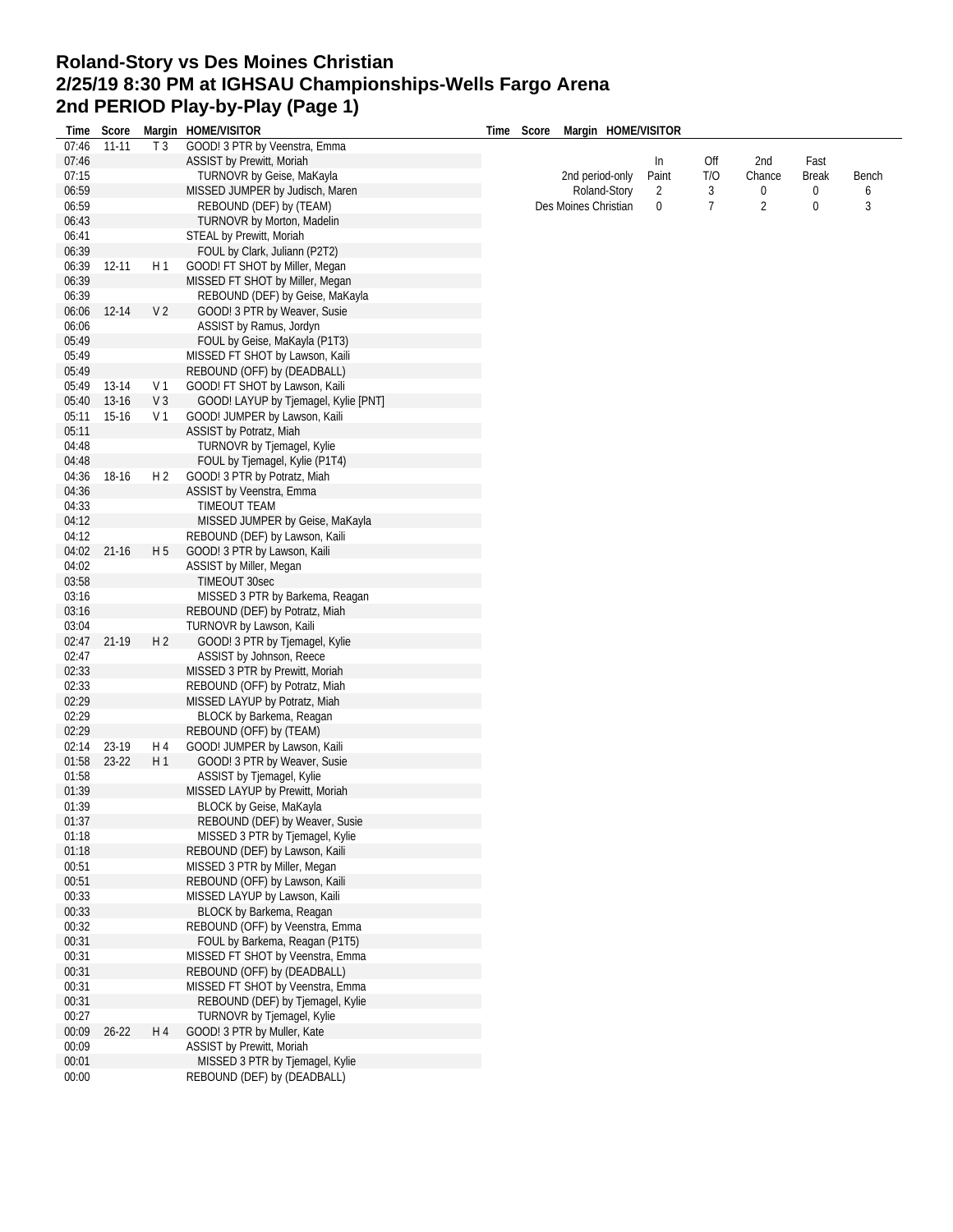## **Roland-Story vs Des Moines Christian 2/25/19 8:30 PM at IGHSAU Championships-Wells Fargo Arena 3rd PERIOD Play-by-Play (Page 1)**

| Time  | Score     |                | Margin HOME/VISITOR                                | Time | Score | Margin HOME/VISITOR  |                |     |        |              |       |  |
|-------|-----------|----------------|----------------------------------------------------|------|-------|----------------------|----------------|-----|--------|--------------|-------|--|
| 07:51 |           |                | MISSED 3 PTR by Morton, Madelin                    |      |       |                      |                |     |        |              |       |  |
| 07:51 |           |                | REBOUND (OFF) by Barkema, Reagan                   |      |       |                      | In             | Off | 2nd    | Fast         |       |  |
| 07:31 |           |                | TURNOVR by Morton, Madelin                         |      |       | 3rd period-only      | Paint          | T/O | Chance | <b>Break</b> | Bench |  |
| 07:31 |           |                | STEAL by Prewitt, Moriah                           |      |       | Roland-Story         | 2              | 0   | 2      | 0            | 5     |  |
| 07:25 |           |                | MISSED JUMPER by Lawson, Kaili                     |      |       | Des Moines Christian | $\overline{4}$ | 0   | 0      | 0            | 0     |  |
| 07:25 |           |                | REBOUND (DEF) by Clark, Juliann                    |      |       |                      |                |     |        |              |       |  |
| 06:58 |           |                | MISSED JUMPER by Clark, Juliann                    |      |       |                      |                |     |        |              |       |  |
| 06:58 |           |                | REBOUND (DEF) by Potratz, Miah                     |      |       |                      |                |     |        |              |       |  |
| 06:27 |           |                | MISSED JUMPER by Lawson, Kaili                     |      |       |                      |                |     |        |              |       |  |
| 06:27 |           |                | BLOCK by Geise, MaKayla                            |      |       |                      |                |     |        |              |       |  |
| 06:26 |           |                | REBOUND (DEF) by Geise, MaKayla                    |      |       |                      |                |     |        |              |       |  |
| 06:19 |           |                | FOUL by Potratz, Miah (P1T1)                       |      |       |                      |                |     |        |              |       |  |
| 06:19 | 26-23     | H 3            | GOOD! FT SHOT by Johnson, Reece                    |      |       |                      |                |     |        |              |       |  |
| 06:19 | $26 - 24$ | H <sub>2</sub> | GOOD! FT SHOT by Johnson, Reece                    |      |       |                      |                |     |        |              |       |  |
| 05:54 | 29-24     | H 5            | GOOD! 3 PTR by Miller, Megan                       |      |       |                      |                |     |        |              |       |  |
| 05:54 |           |                | <b>ASSIST by Prewitt, Moriah</b>                   |      |       |                      |                |     |        |              |       |  |
| 05:38 |           |                | MISSED 3 PTR by Johnson, Reece                     |      |       |                      |                |     |        |              |       |  |
| 05:38 |           |                | REBOUND (DEF) by Potratz, Miah                     |      |       |                      |                |     |        |              |       |  |
| 05:23 |           |                | MISSED 3 PTR by Lawson, Kaili                      |      |       |                      |                |     |        |              |       |  |
| 05:23 |           |                | REBOUND (OFF) by Veenstra, Emma                    |      |       |                      |                |     |        |              |       |  |
| 05:19 |           |                | FOUL by Geise, MaKayla (P2T1)                      |      |       |                      |                |     |        |              |       |  |
| 04:58 |           |                | MISSED 3 PTR by Veenstra, Emma                     |      |       |                      |                |     |        |              |       |  |
| 04:58 |           |                | REBOUND (DEF) by Barkema, Reagan                   |      |       |                      |                |     |        |              |       |  |
| 04:46 |           |                | TURNOVR by Johnson, Reece                          |      |       |                      |                |     |        |              |       |  |
| 04:45 |           |                | STEAL by Veenstra, Emma                            |      |       |                      |                |     |        |              |       |  |
| 04:39 |           |                | MISSED LAYUP by Prewitt, Moriah                    |      |       |                      |                |     |        |              |       |  |
| 04:39 |           |                | REBOUND (DEF) by Clark, Juliann                    |      |       |                      |                |     |        |              |       |  |
| 04:26 |           |                | MISSED LAYUP by Clark, Juliann                     |      |       |                      |                |     |        |              |       |  |
| 04:26 |           |                | REBOUND (OFF) by Barkema, Reagan                   |      |       |                      |                |     |        |              |       |  |
| 04:23 | 29-26     | $H_3$          | GOOD! JUMPER by Barkema, Reagan [PNT]              |      |       |                      |                |     |        |              |       |  |
| 03:57 | $31 - 26$ | H <sub>5</sub> | GOOD! LAYUP by Veenstra, Emma [PNT]                |      |       |                      |                |     |        |              |       |  |
| 03:44 | $31-29$   | H <sub>2</sub> | GOOD! 3 PTR by Weaver, Susie                       |      |       |                      |                |     |        |              |       |  |
| 03:44 |           |                | ASSIST by Clark, Juliann                           |      |       |                      |                |     |        |              |       |  |
| 03:19 | 34-29     | H <sub>5</sub> | GOOD! 3 PTR by Miller, Megan                       |      |       |                      |                |     |        |              |       |  |
| 03:19 |           |                | ASSIST by Veenstra, Emma                           |      |       |                      |                |     |        |              |       |  |
| 03:06 |           |                | MISSED 3 PTR by Morton, Madelin                    |      |       |                      |                |     |        |              |       |  |
| 03:06 |           |                | REBOUND (DEF) by Potratz, Miah                     |      |       |                      |                |     |        |              |       |  |
| 02:44 |           |                | FOUL by Barkema, Reagan (P2T2)                     |      |       |                      |                |     |        |              |       |  |
| 02:44 |           |                | MISSED FT SHOT by Lawson, Kaili                    |      |       |                      |                |     |        |              |       |  |
| 02:44 |           |                | REBOUND (OFF) by (DEADBALL)                        |      |       |                      |                |     |        |              |       |  |
| 02:44 |           |                | MISSED FT SHOT by Lawson, Kaili                    |      |       |                      |                |     |        |              |       |  |
| 02:44 |           |                | REBOUND (DEF) by Ramus, Jordyn                     |      |       |                      |                |     |        |              |       |  |
| 02:17 |           |                | MISSED 3 PTR by Morton, Madelin                    |      |       |                      |                |     |        |              |       |  |
| 02:17 |           |                | REBOUND (DEF) by Lawson, Kaili                     |      |       |                      |                |     |        |              |       |  |
| 01:41 | 36-29     | H 7            | GOOD! LAYUP by Lawson, Kaili [PNT]                 |      |       |                      |                |     |        |              |       |  |
| 01:16 |           |                |                                                    |      |       |                      |                |     |        |              |       |  |
| 01:15 |           |                | TURNOVR by Ramus, Jordyn                           |      |       |                      |                |     |        |              |       |  |
| 00:59 |           |                | STEAL by Muller, Kate<br>TURNOVR by Veenstra, Emma |      |       |                      |                |     |        |              |       |  |
|       |           |                |                                                    |      |       |                      |                |     |        |              |       |  |
| 00:59 |           |                | FOUL by Veenstra, Emma (P1T2)                      |      |       |                      |                |     |        |              |       |  |
| 00:36 |           |                | MISSED JUMPER by Clark, Juliann                    |      |       |                      |                |     |        |              |       |  |
| 00:36 |           |                | REBOUND (DEF) by Veenstra, Emma                    |      |       |                      |                |     |        |              |       |  |
| 00:24 |           |                | FOUL by Morton, Madelin (P1T3)                     |      |       |                      |                |     |        |              |       |  |
| 00:02 |           |                | FOUL by Geise, MaKayla (P3T4)                      |      |       |                      |                |     |        |              |       |  |
| 00:02 | 37-29     | H <sub>8</sub> | GOOD! FT SHOT by Veenstra, Emma                    |      |       |                      |                |     |        |              |       |  |
| 00:02 | 38-29     | H 9            | GOOD! FT SHOT by Veenstra, Emma                    |      |       |                      |                |     |        |              |       |  |